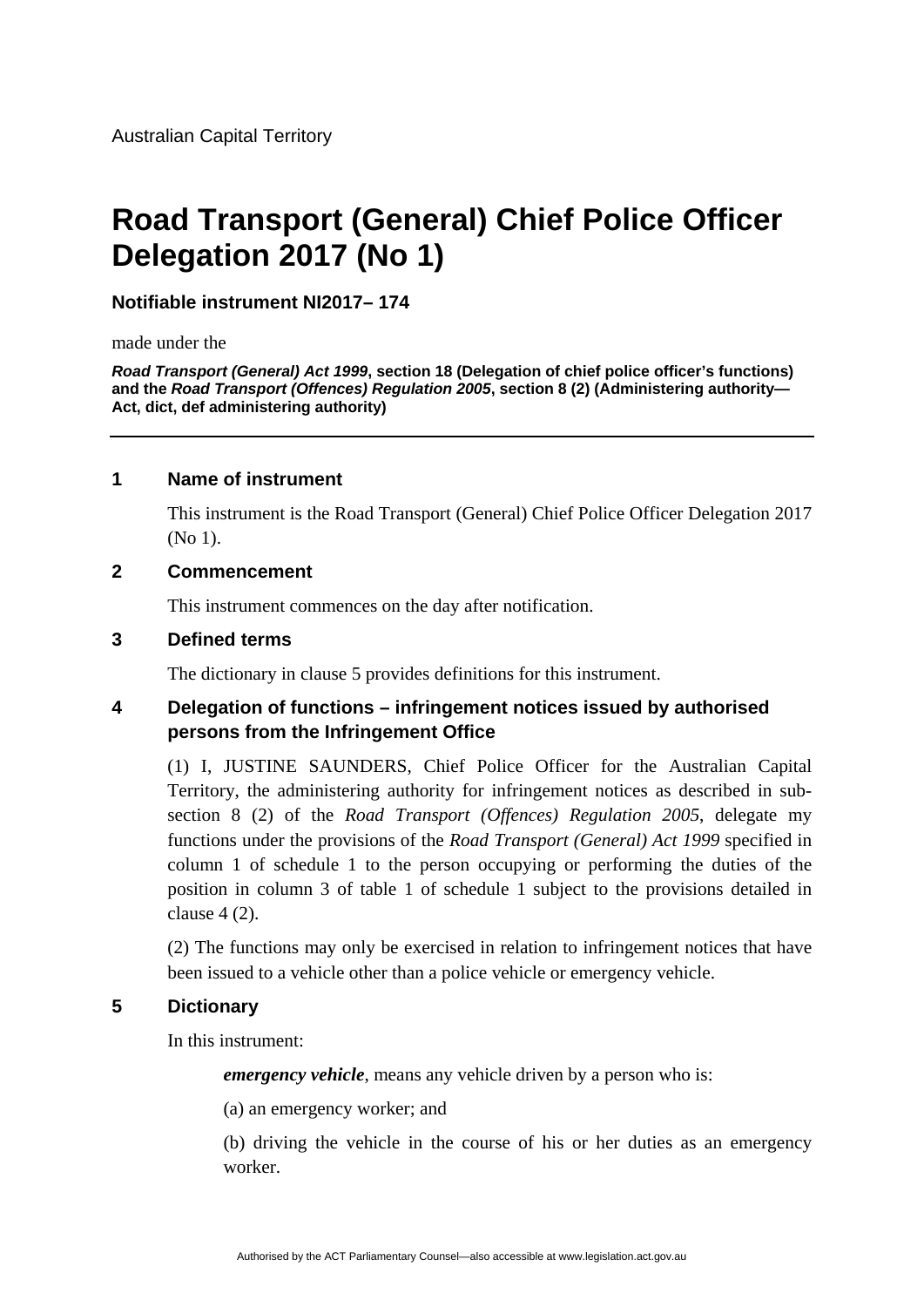#### *emergency worker*, means

- (a) a member of the ambulance service rendering or providing transport for sick or injured people; or
- (b) a member of the ambulance service, the fire and rescue service, the rural fire service or the SES providing transport in an emergency; or
- (c) a person who is declared by the road transport authority to be an emergency worker; or
- (d) a person defined as an emergency worker under a law of this jurisdiction.

*police officer*, means a member or special member of the Australian Federal Police.

*police vehicle*, means any vehicle driven by a person who is:

(a) a police officer; and

(b) driving the vehicle in the course of his or her duties as a police officer.

#### **6 Revocation**

I hereby revoke NI2016-334.

Justine Saunders APM Chief Police Officer for the Australian Capital Territory

5 April 2017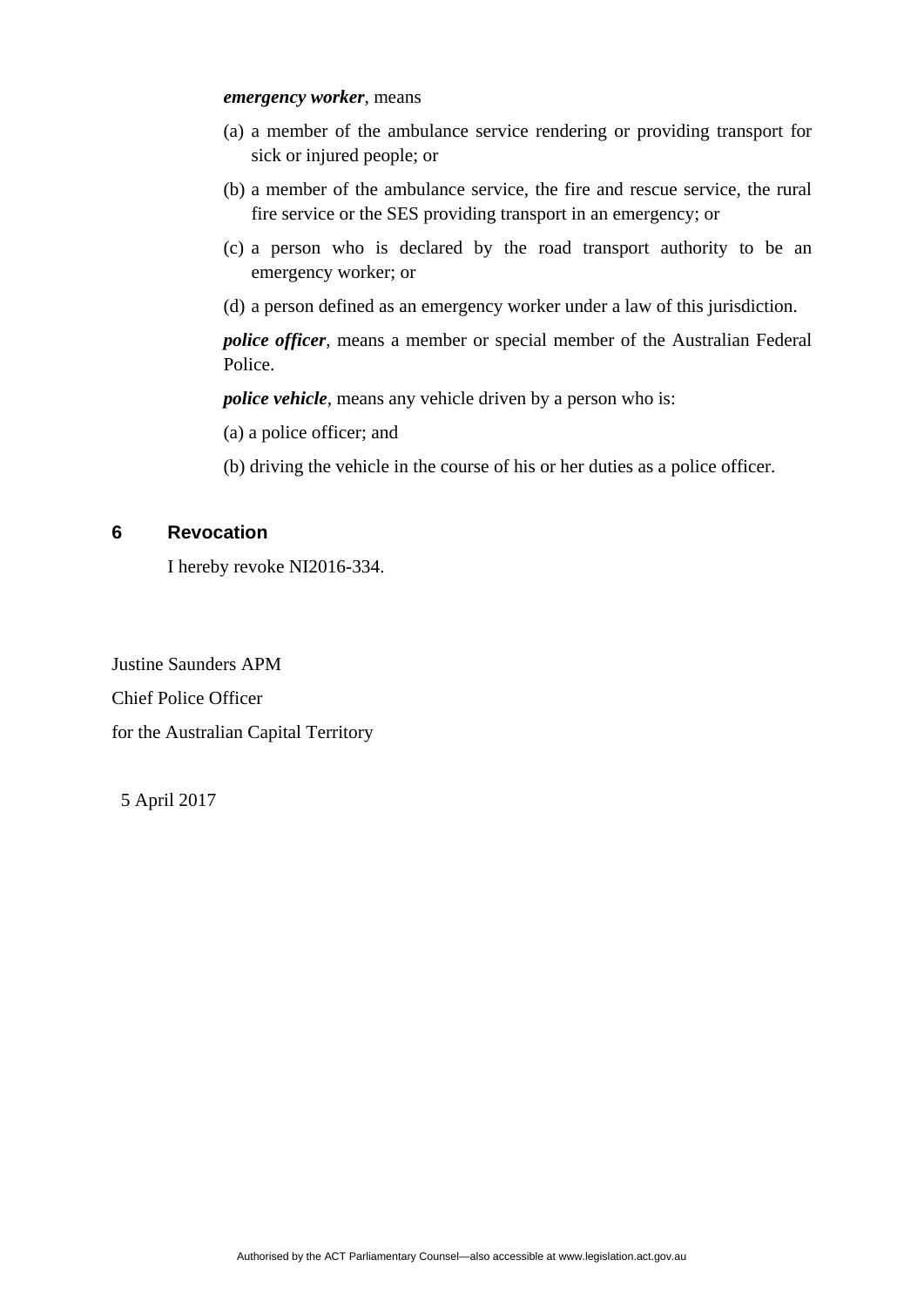# **Schedule 1**

# **Delegations in relation to functions under the** *Road Transport (General) Act* **relating to infringement notice offences mentioned in section 8 (2) of the** *Road Transport (Offences) Regulation 2005*

| <b>Column 1</b> | <b>Column 2</b>      | <b>Column 3</b>    | <b>Column 4</b>                             |
|-----------------|----------------------|--------------------|---------------------------------------------|
| <b>Section</b>  | <b>Function</b>      | <b>Position No</b> | <b>Position description</b>                 |
| Section 29      | Allow or refuse an   | E105               | Director                                    |
|                 | application for      | E141               |                                             |
|                 | extension of time to | E218               |                                             |
|                 | do things            | E346               |                                             |
|                 |                      | E617               |                                             |
|                 |                      | 00867              | Senior Manager Transport                    |
|                 |                      | 04683              | <b>Manager Operations</b>                   |
|                 |                      | 33121              | Manager Transport Licensing & Infringements |
|                 |                      | 37000              | Manager Traffic Camera Office               |
|                 |                      | 02498              | Managers Infringements                      |
|                 |                      | 31761              |                                             |
|                 |                      | 36998              |                                             |
|                 |                      | 36999              |                                             |
|                 |                      | 13861              | <b>Assistant Managers Infringements</b>     |
|                 |                      | 19911              |                                             |
|                 |                      | 32048              |                                             |
|                 |                      | 01038              | Infringement Officers                       |
|                 |                      | 04686              |                                             |
|                 |                      | 04986              |                                             |
|                 |                      | 11968              |                                             |
|                 |                      | 11970              |                                             |
|                 |                      | 11971              |                                             |
|                 |                      | 17807              |                                             |
|                 |                      | 17811              |                                             |
|                 |                      | 17812              |                                             |
|                 |                      | 17819              |                                             |
|                 |                      | 17820              |                                             |
|                 |                      | 17821              |                                             |
|                 |                      | 21754              |                                             |
|                 |                      | 21755              |                                             |
|                 |                      | 21756              |                                             |
|                 |                      | 25954              |                                             |
|                 |                      | 32050              |                                             |
|                 |                      | 32057              |                                             |
|                 |                      | 32179              |                                             |
|                 |                      | 32187              |                                             |
|                 |                      | 34158              |                                             |
|                 |                      | 34449              |                                             |
|                 |                      | 37064              |                                             |
|                 |                      | 37065              |                                             |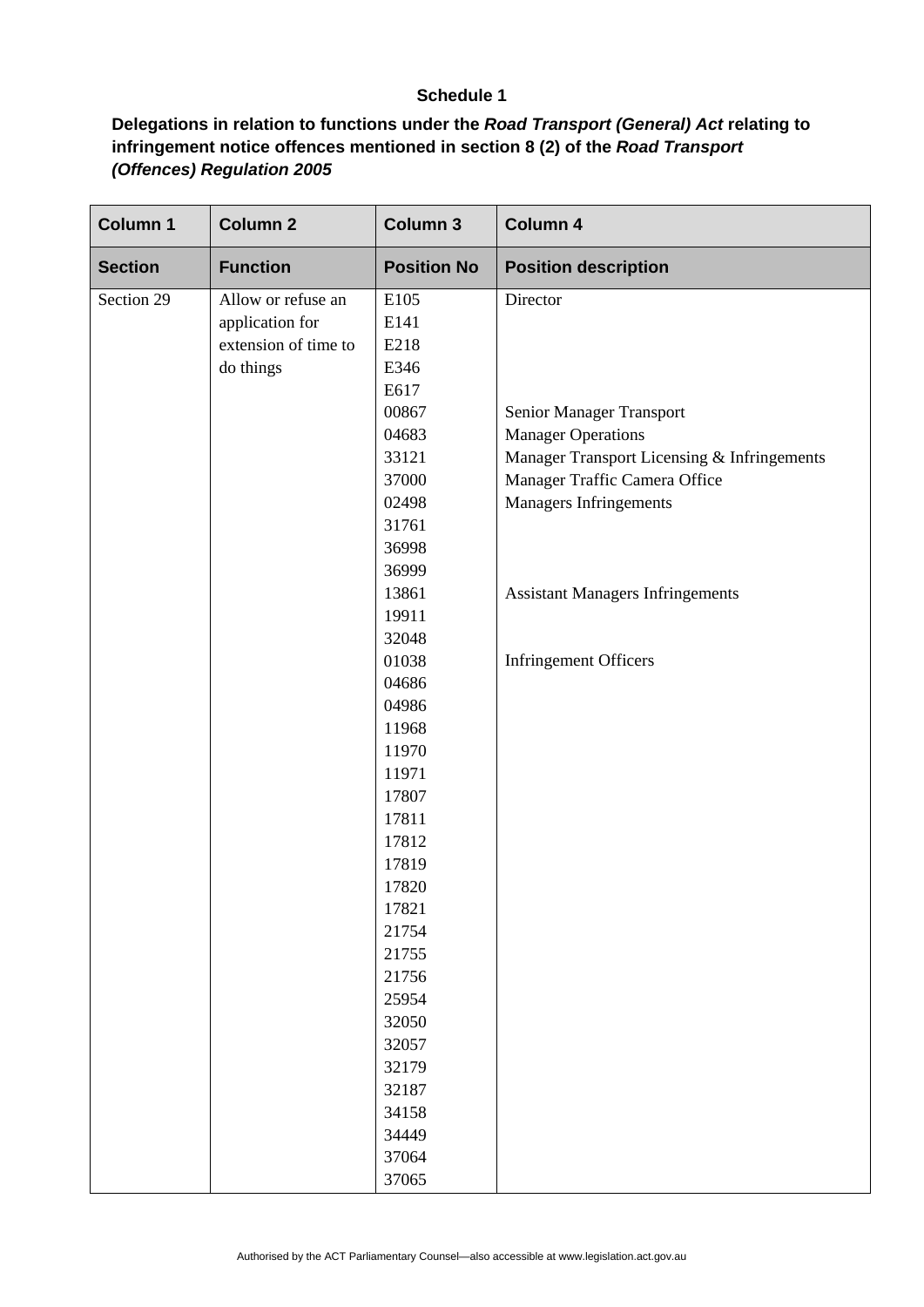| <b>Column 1</b> | <b>Column 2</b>     | Column 3           | Column 4                                    |
|-----------------|---------------------|--------------------|---------------------------------------------|
| <b>Section</b>  | <b>Function</b>     | <b>Position No</b> | <b>Position description</b>                 |
| Section 35      | Take action in      | E105               | Director                                    |
|                 | response to an      | E141               |                                             |
|                 | application for     | E218               |                                             |
|                 | withdrawal of an    | E346               |                                             |
|                 | infringement notice | E617               |                                             |
|                 |                     | 00867              | Senior Manager Transport                    |
|                 |                     | 04683              | <b>Manager Operations</b>                   |
|                 |                     | 33121              | Manager Transport Licensing & Infringements |
|                 |                     | 37000              | Manager Traffic Camera Office               |
|                 |                     | 02498              | Managers Infringements                      |
|                 |                     | 31761              |                                             |
|                 |                     | 36998              |                                             |
|                 |                     | 36999              |                                             |
|                 |                     | 13861              | <b>Assistant Managers Infringements</b>     |
|                 |                     | 19911              |                                             |
|                 |                     | 32048              |                                             |
|                 |                     | 01038              | <b>Infringement Officers</b>                |
|                 |                     | 04686              |                                             |
|                 |                     | 04986              |                                             |
|                 |                     | 11968              |                                             |
|                 |                     | 11970              |                                             |
|                 |                     | 11971              |                                             |
|                 |                     | 17807              |                                             |
|                 |                     | 17811              |                                             |
|                 |                     | 17812              |                                             |
|                 |                     | 17819              |                                             |
|                 |                     | 17820              |                                             |
|                 |                     | 17821              |                                             |
|                 |                     | 21754              |                                             |
|                 |                     | 21755              |                                             |
|                 |                     | 21756              |                                             |
|                 |                     | 25954              |                                             |
|                 |                     | 32050              |                                             |
|                 |                     | 32057              |                                             |
|                 |                     | 32179              |                                             |
|                 |                     | 32187              |                                             |
|                 |                     | 34158              |                                             |
|                 |                     | 34449              |                                             |
|                 |                     | 37064              |                                             |
|                 |                     | 37065              |                                             |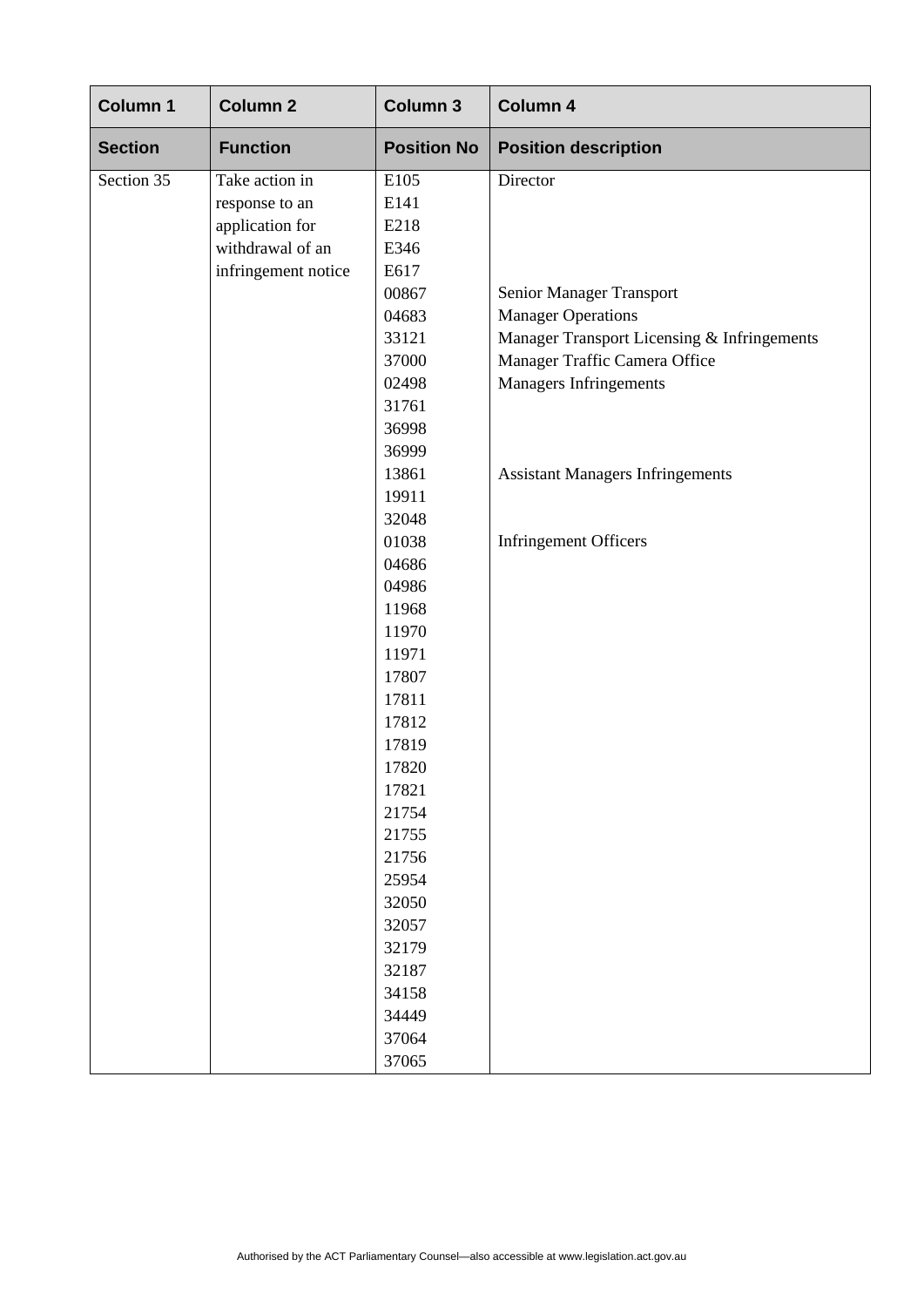| <b>Column 1</b> | <b>Column 2</b>     | <b>Column 3</b>    | <b>Column 4</b>                             |
|-----------------|---------------------|--------------------|---------------------------------------------|
| <b>Section</b>  | <b>Function</b>     | <b>Position No</b> | <b>Position description</b>                 |
| Section 36      | Withdrawal of       | E105               | Director                                    |
|                 | infringement notice | E141               |                                             |
|                 |                     | E218               |                                             |
|                 |                     | E346               |                                             |
|                 |                     | E617               |                                             |
|                 |                     | 00867              | Senior Manager Transport                    |
|                 |                     | 04683              | <b>Manager Operations</b>                   |
|                 |                     | 33121              | Manager Transport Licensing & Infringements |
|                 |                     | 37000              | Manager Traffic Camera Office               |
|                 |                     | 02498              | Managers Infringements                      |
|                 |                     | 31761              |                                             |
|                 |                     | 36998              |                                             |
|                 |                     | 36999              |                                             |
|                 |                     | 13861              | <b>Assistant Managers Infringements</b>     |
|                 |                     | 19911              |                                             |
|                 |                     | 32048              |                                             |
|                 |                     | 01038              | <b>Infringement Officers</b>                |
|                 |                     | 04686              |                                             |
|                 |                     | 04986              |                                             |
|                 |                     | 11968              |                                             |
|                 |                     | 11970              |                                             |
|                 |                     | 11971              |                                             |
|                 |                     | 17807              |                                             |
|                 |                     | 17811              |                                             |
|                 |                     | 17812              |                                             |
|                 |                     | 17819              |                                             |
|                 |                     | 17820              |                                             |
|                 |                     | 17821              |                                             |
|                 |                     | 21754              |                                             |
|                 |                     | 21755              |                                             |
|                 |                     | 21756              |                                             |
|                 |                     | 25954              |                                             |
|                 |                     | 32050              |                                             |
|                 |                     | 32057              |                                             |
|                 |                     | 32179              |                                             |
|                 |                     | 32187              |                                             |
|                 |                     | 34158              |                                             |
|                 |                     | 34449              |                                             |
|                 |                     | 37064              |                                             |
|                 |                     | 37065              |                                             |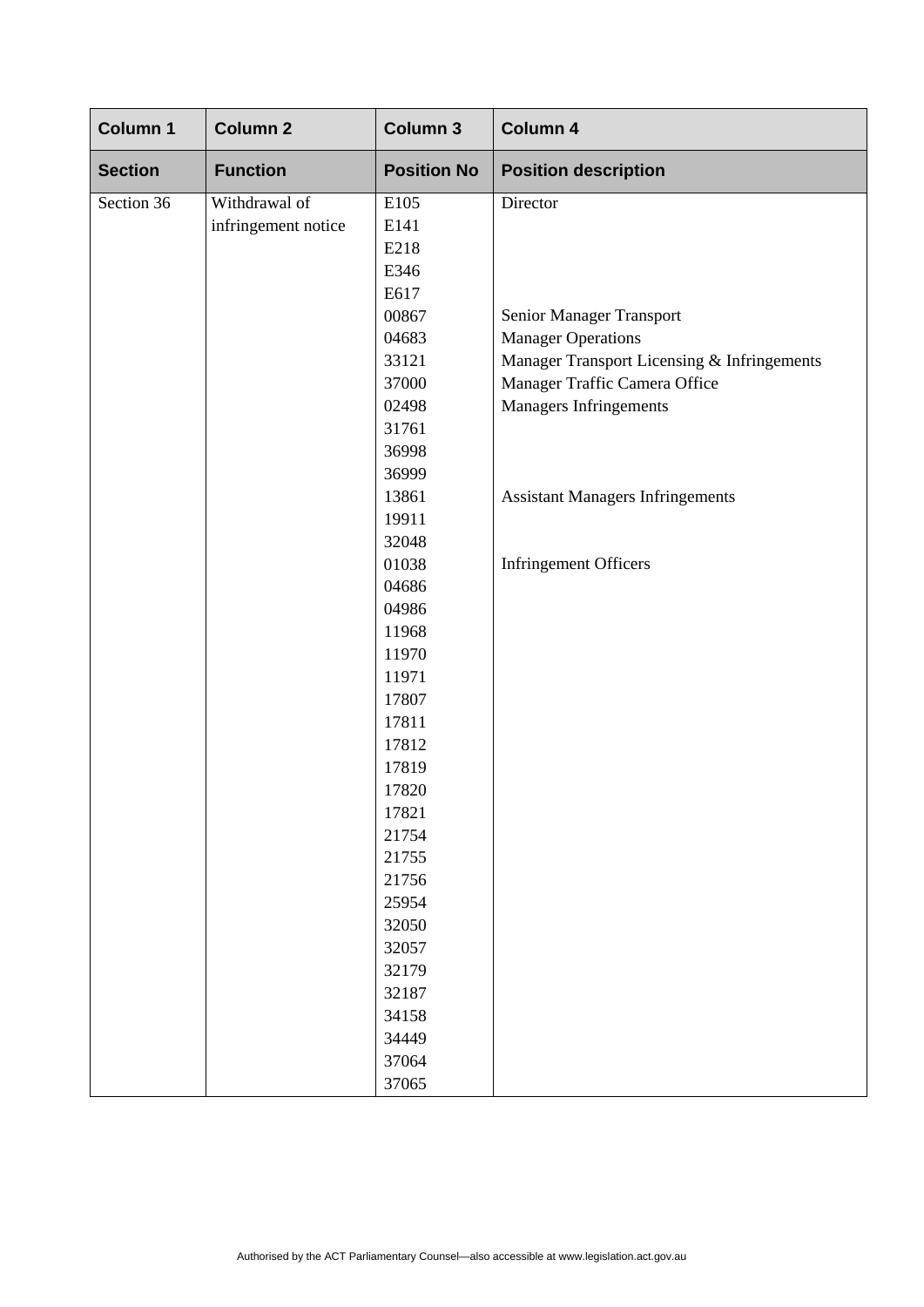| Column 1       | <b>Column 2</b>     | <b>Column 3</b>    | Column 4                                    |
|----------------|---------------------|--------------------|---------------------------------------------|
| <b>Section</b> | <b>Function</b>     | <b>Position No</b> | <b>Position description</b>                 |
| Section 53     | Take action where a | E105               | Director                                    |
|                | person disputes     | E141               |                                             |
|                | liability for an    | E218               |                                             |
|                | infringement notice | E346               |                                             |
|                | offence             | E617               |                                             |
|                |                     | 00867              | Senior Manager Transport                    |
|                |                     | 04683              | <b>Manager Operations</b>                   |
|                |                     | 33121              | Manager Transport Licensing & Infringements |
|                |                     | 37000              | Manager Traffic Camera Office               |
|                |                     | 02498              | Managers Infringements                      |
|                |                     | 31761              |                                             |
|                |                     | 36998              |                                             |
|                |                     | 36999              |                                             |
|                |                     | 13861              | <b>Assistant Managers Infringements</b>     |
|                |                     | 19911              |                                             |
|                |                     | 32048              |                                             |
|                |                     | 01038              | <b>Infringement Officers</b>                |
|                |                     | 04686              |                                             |
|                |                     | 04986              |                                             |
|                |                     | 11968              |                                             |
|                |                     | 11970              |                                             |
|                |                     | 11971              |                                             |
|                |                     | 17807              |                                             |
|                |                     | 17811              |                                             |
|                |                     | 17812              |                                             |
|                |                     | 17819              |                                             |
|                |                     | 17820              |                                             |
|                |                     | 17821              |                                             |
|                |                     | 21754              |                                             |
|                |                     | 21755              |                                             |
|                |                     | 21756              |                                             |
|                |                     | 25954              |                                             |
|                |                     | 32050              |                                             |
|                |                     | 32057              |                                             |
|                |                     | 32179              |                                             |
|                |                     | 32187              |                                             |
|                |                     | 34158              |                                             |
|                |                     | 34449              |                                             |
|                |                     | 37064              |                                             |
|                |                     | 37065              |                                             |